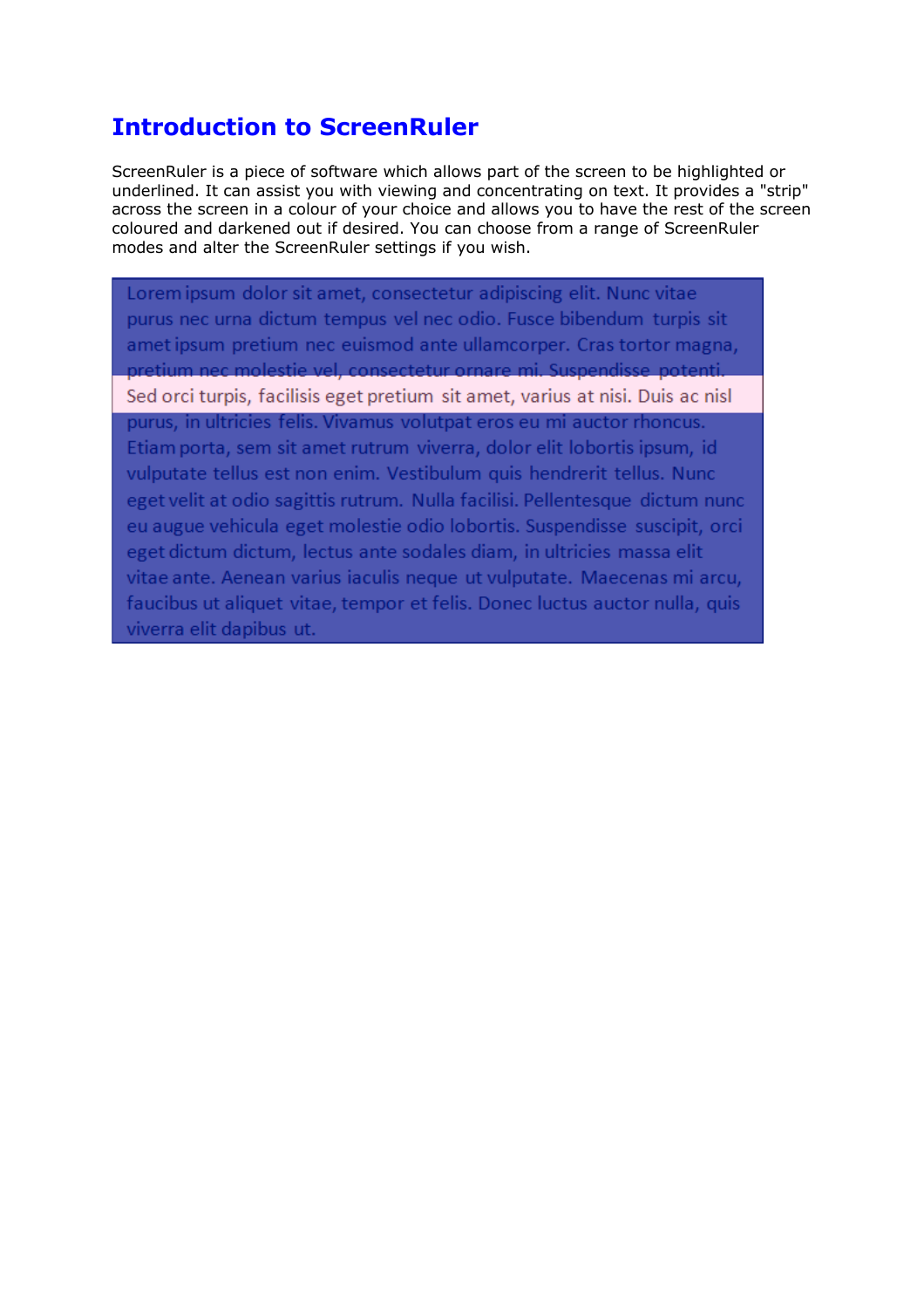## **ScreenRuler Modes**

There are three possible ScreenRuler modes which are configurable in the ScreenRuler settings screen:

#### **Ruler**

This is the default setting. It provides a reading ruler across the current screen, shading out above and below:

Lorem ipsum dolor sit amet, consectetur adipiscing elit. Nunc vitae purus nec urna dictum tempus vel nec odio. Fusce bibendum turpis sit amet ipsum pretium nec euismod ante ullamcorper. Cras tortor magna, pretium nec molestie vel, consectetur ornare mi. Suspendisse potenti. Sed orci turpis, facilisis eget pretium sit amet, varius at nisi. Duis ac nisl purus, in ultricies felis. Vivamus volutpat eros eu mi auctor rhoncus. Etiam porta, sem sit amet rutrum viverra, dolor elit lobortis ipsum, id vulputate tellus est non enim. Vestibulum quis hendrerit tellus. Nunc eget velit at odio sagittis rutrum. Nulla facilisi. Pellentesque dictum nunc eu augue vehicula eget molestie odio lobortis. Suspendisse suscipit, orci eget dictum dictum, lectus ante sodales diam, in ultricies massa elit vitae ante. Aenean varius iaculis neque ut vulputate. Maecenas mi arcu, faucibus ut aliquet vitae, tempor et felis. Donec luctus auctor nulla, quis viverra elit dapibus ut.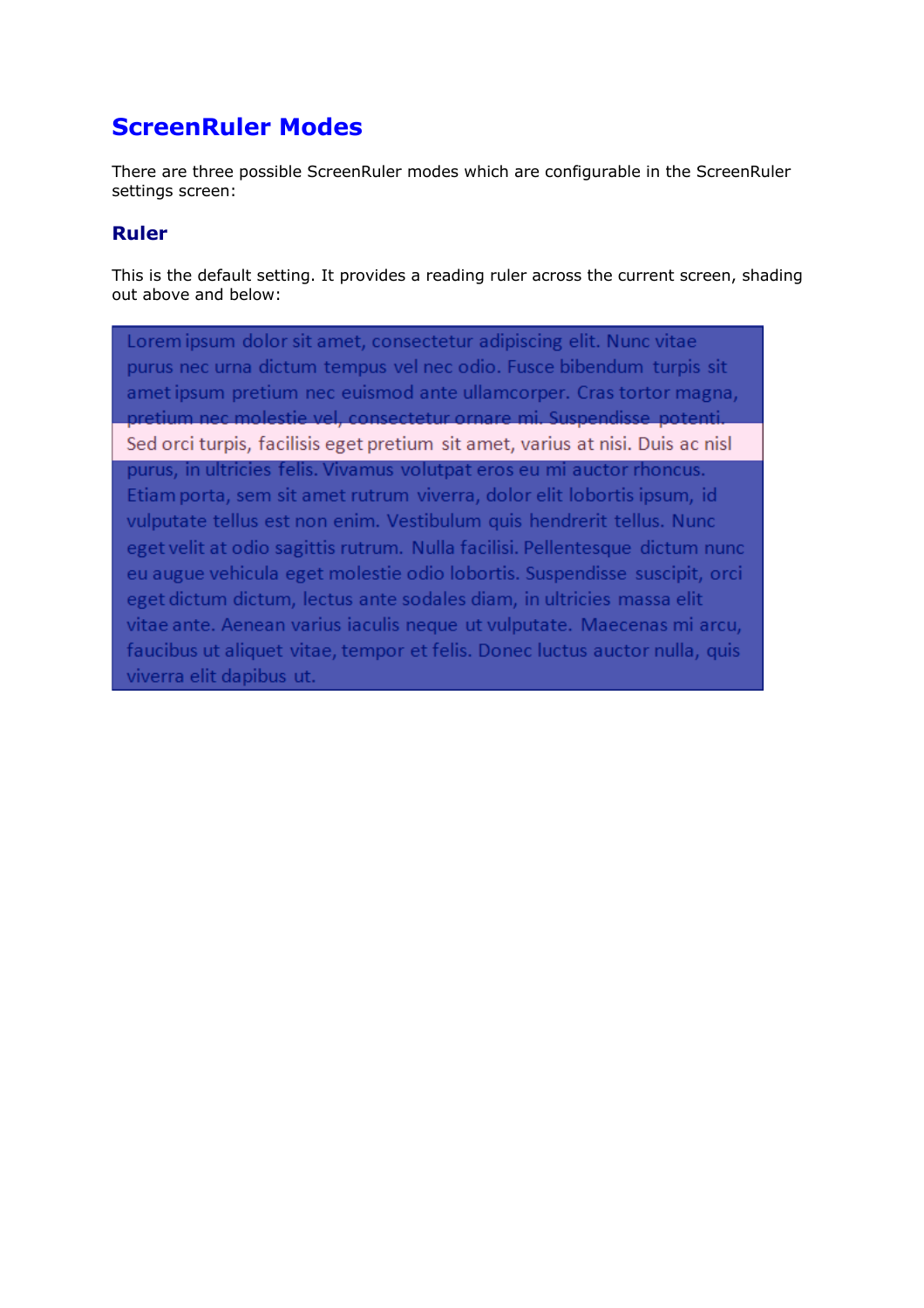### **Underline**

Underline provides a line across the current screen:

Lorem ipsum dolor sit amet, consectetur adipiscing elit. Nunc vitae purus nec urna dictum tempus vel nec odio. Fusce bibendum turpis sit amet ipsum pretium nec euismod ante ullamcorper. Cras tortor magna, pretium nec molestie vel, consectetur ornare mi. Suspendisse potenti. Sed orci turpis, facilisis eget pretium sit amet, varius at nisi. Duis ac nisl purus, in ultricies fells. Vivamus volutpat eros eu mi auctor rhoncus. Etiam porta, sem sit amet rutrum viverra, dolor elit lobortis ipsum, id vulputate tellus est non enim. Vestibulum quis hendrerit tellus. Nunc eget velit at odio sagittis rutrum. Nulla facilisi. Pellentesque dictum nunc eu augue vehicula eget molestie odio lobortis. Suspendisse suscipit, orci eget dictum dictum, lectus ante sodales diam, in ultricies massa elit vitae ante. Aenean varius iaculis neque ut vulputate. Maecenas mi arcu, faucibus ut aliquet vitae, tempor et felis. Donec luctus auctor nulla, quis viverra elit dapibus ut.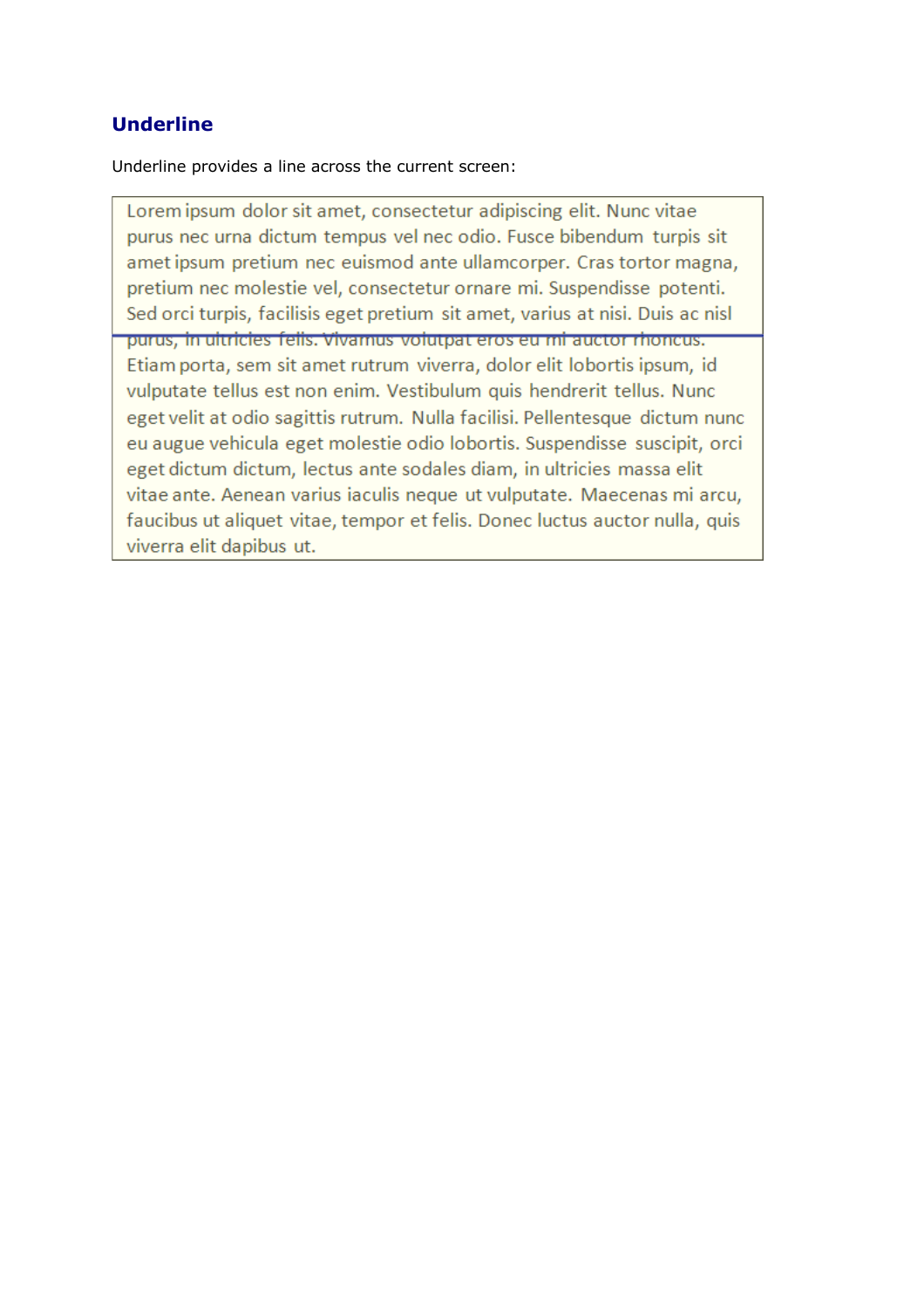### **Overlay**

Overlay provides a full screen colour overlay:

Lorem ipsum dolor sit amet, consectetur adipiscing elit. Nunc vitae purus nec urna dictum tempus vel nec odio. Fusce bibendum turpis sit amet ipsum pretium nec euismod ante ullamcorper. Cras tortor magna, pretium nec molestie vel, consectetur ornare mi. Suspendisse potenti. Sed orci turpis, facilisis eget pretium sit amet, varius at nisi. Duis ac nisl purus, in ultricies felis. Vivamus volutpat eros eu mi auctor rhoncus. Etiam porta, sem sit amet rutrum viverra, dolor elit lobortis ipsum, id vulputate tellus est non enim. Vestibulum quis hendrerit tellus. Nunc eget velit at odio sagittis rutrum. Nulla facilisi. Pellentesque dictum nunc eu augue vehicula eget molestie odio lobortis. Suspendisse suscipit, orci eget dictum dictum, lectus ante sodales diam, in ultricies massa elit vitae ante. Aenean varius iaculis neque ut vulputate. Maecenas mi arcu, faucibus ut aliquet vitae, tempor et felis. Donec luctus auctor nulla, quis viverra elit dapibus ut.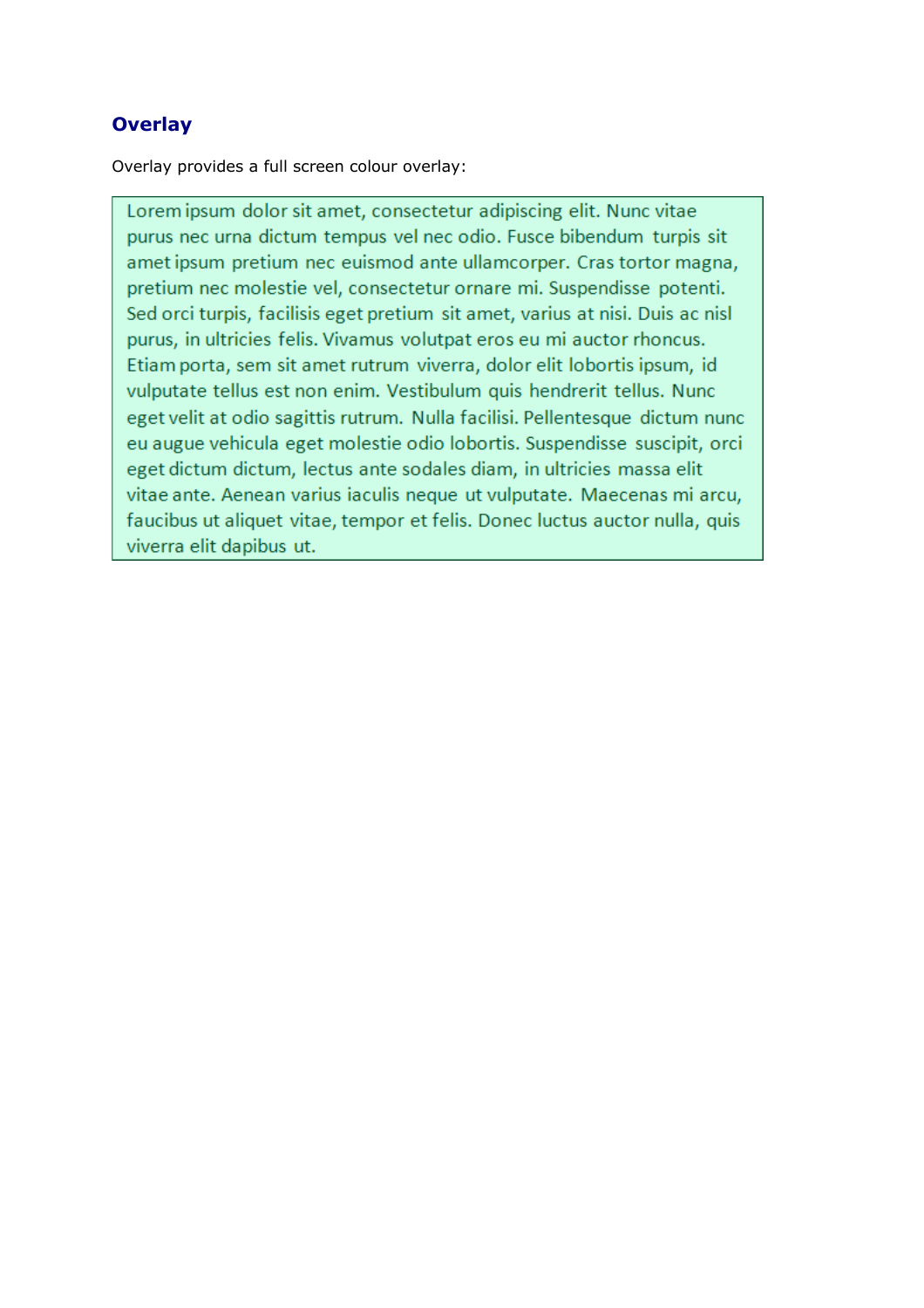### **Magnified Ruler: Using ScreenRuler Classic**

If you would like a magnified ruler, you will have to configure your computer and run the classic version of ScreenRuler.

The classic version has a magnified ruler option within the "Ruler" mode. There is no ruler colouring and the colour outside of the ruler can only be black. To run the classic version:

- On **Windows XP**
	- 1. Locate where ScreenRuler is installed (usually C:\Program Files\Claro Software\ScreenRuler).
	- 2. Open the folder called "ScreenRuler\_Classic".
	- 3. Run the "ScreenRuler\_Classic.exe" file.

#### • On **Windows Vista**

- 1. You need to disable the Aero theme, to do this:
	- 1. Right click on the desktop and choose Personalize.
	- 2. Click the "Window Color and Appearance" link.
	- 3. In the next screen, click the "Open classic appearance properties for more color options" link near the bottom.
	- 4. Choose "Windows Vista Basic".
- 2. Locate where ScreenRuler is installed (usually C:\Program Files\Claro Software\ScreenRuler).
- 3. Open the folder called "ScreenRuler\_Classic".
- 4. Run the "ScreenRuler Classic.exe" file.
- On **Windows 7**
	- 1. You need to disable the Aero theme, to do this:
		- 1. Right click on the desktop and choose Personalize.
		- 2. Scroll down the list of themes and choose "Windows 7 Basic".
	- 2. Locate where ScreenRuler is installed (usually C:\Program Files\Claro Software\ScreenRuler).
	- 3. Open the folder called "ScreenRuler\_Classic".
	- 4. Run the "ScreenRuler\_Classic.exe" file.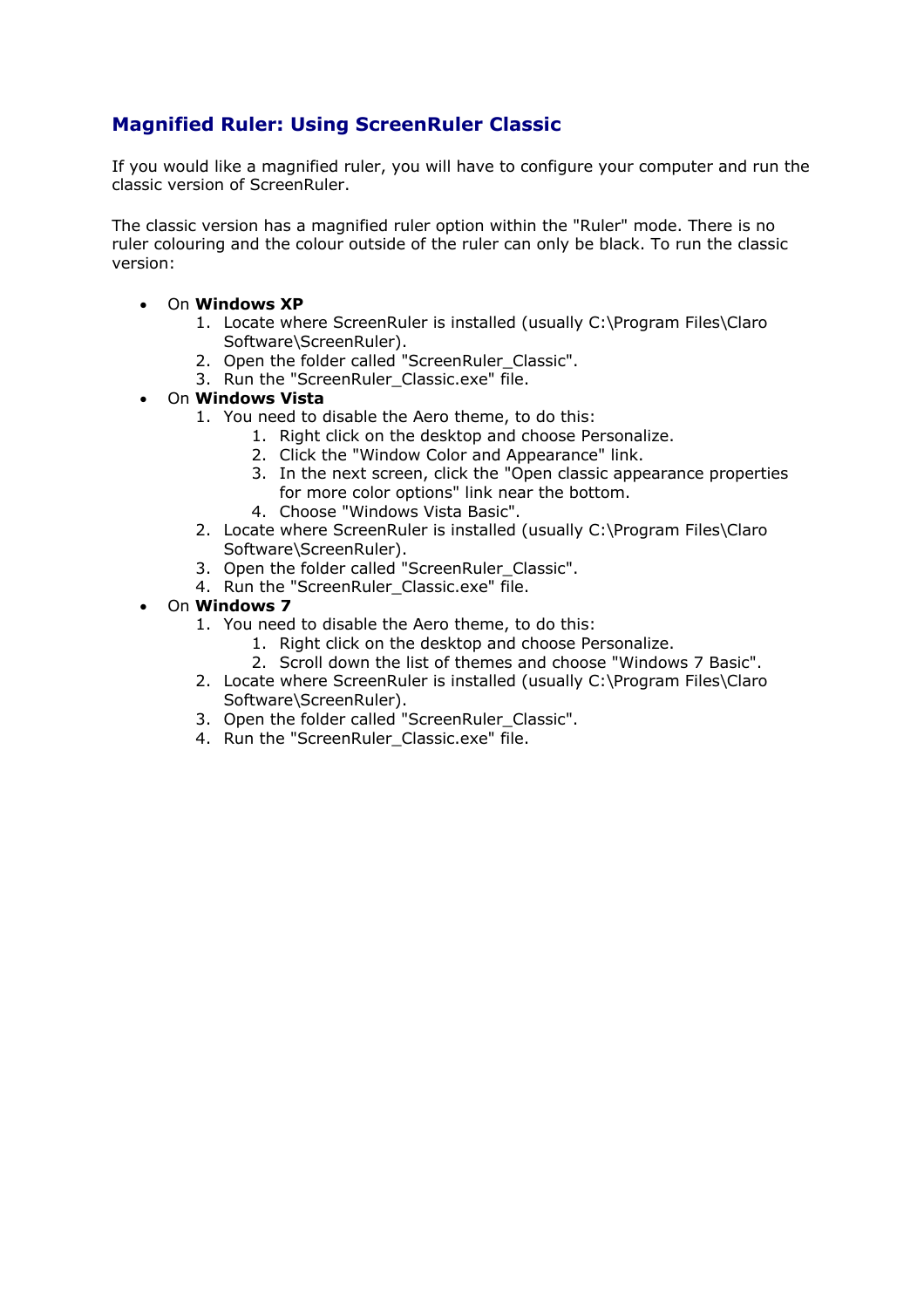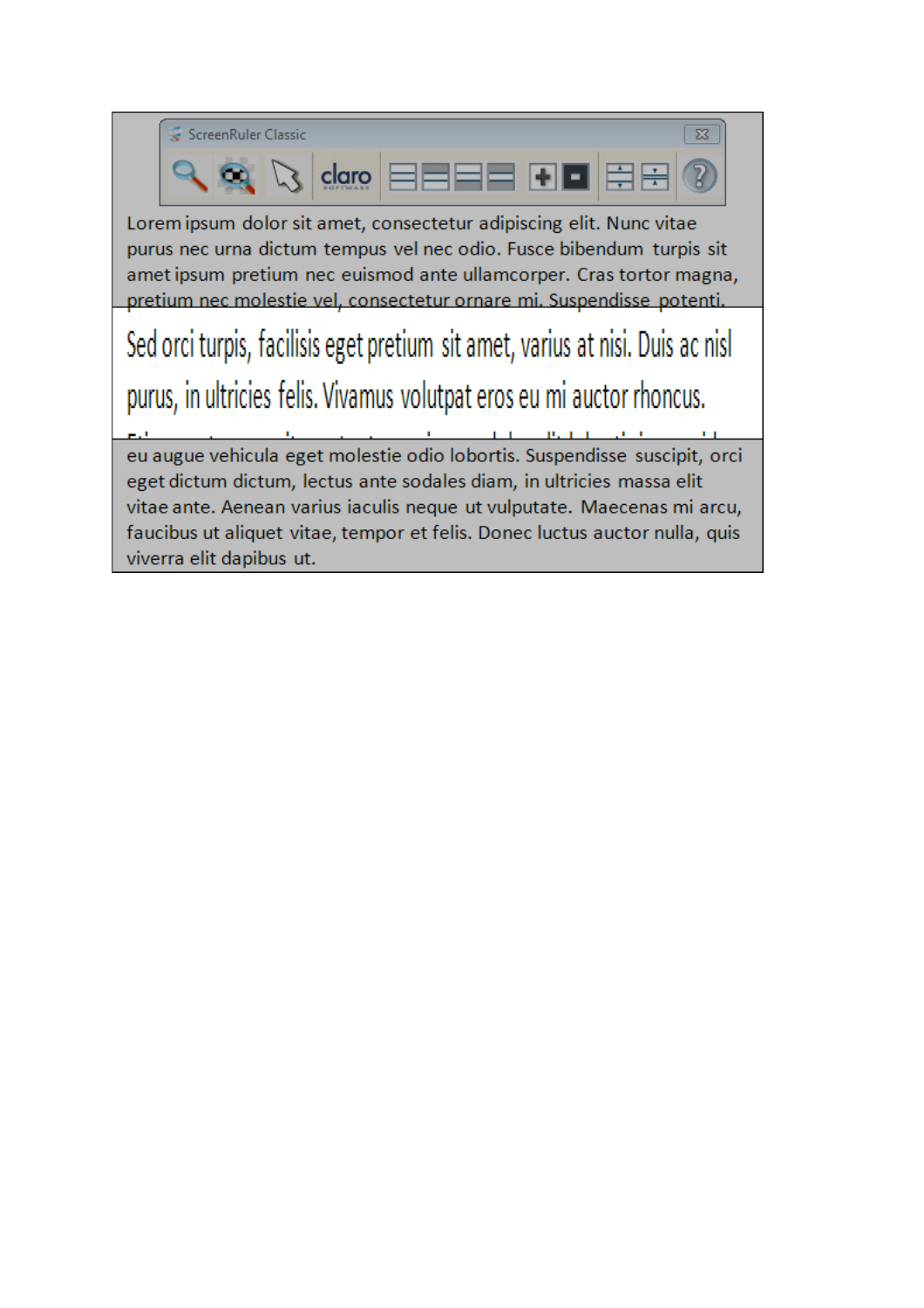## **ScreenRuler Settings**

Once you have launched ScreenRuler, it will stay as an open application and will work with all other software, following the mouse pointer and the typing cursor. You can minimise the ScreenRuler window so it sits in the system tray out of the way so you can carry on working. If you would like to change how ScreenRuler looks, you can change the settings through the ScreenRuler window.

If the ScreenRuler is currently minimised, right click on the system tray icon and select Settings > More Settings...

| ScreenRuler                | x<br>$\begin{array}{c c c c c} \hline \multicolumn{1}{ c }{0} & \multicolumn{1}{ c }{0} \end{array}$ |
|----------------------------|------------------------------------------------------------------------------------------------------|
| File Help                  |                                                                                                      |
| <b>Mode</b>                |                                                                                                      |
| C Ruler                    |                                                                                                      |
| <b>O</b> Underline         |                                                                                                      |
| © Overlay                  |                                                                                                      |
|                            |                                                                                                      |
| <b>Ruler</b>               |                                                                                                      |
| <b>Size</b>                | the contract of the contract of<br>$\sim 10^{-1}$<br>$\mathbb{R}^n$                                  |
| Colour                     | Change                                                                                               |
|                            |                                                                                                      |
| Opacity                    | the transfer of the training<br>$1 - 1$                                                              |
| <b>Outside ruler</b>       |                                                                                                      |
| Shading                    | Shade above ruler                                                                                    |
|                            | Shade below ruler                                                                                    |
| Colour                     | Change                                                                                               |
| Opacity                    | .                                                                                                    |
| Show this window on launch |                                                                                                      |

The following ScreenRuler screen will appear: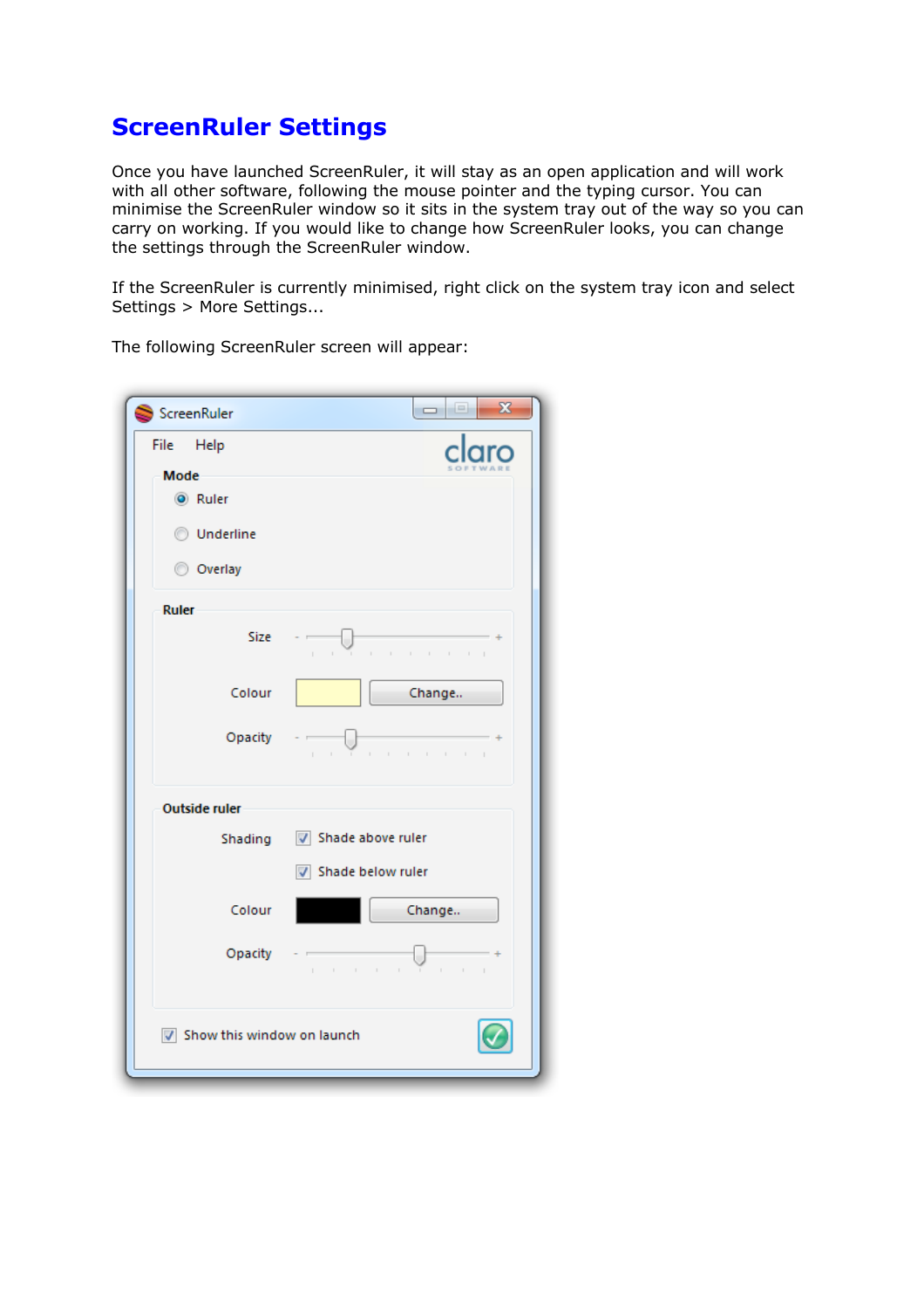You can alter the following through the ScreenRuler window:

- Mode
	- o Ruler: A reading ruler across the current screen, shading out above and below.
	- o Underline: A line across the current screen.
	- o Overlay: A full screen colour overlay.
- Ruler
	- o Size: Move the slider to change the height of the ruler.
	- o Colour: Click on the "Change.." button to change the colour of the ruler.
	- o Opacity: Move the slider to change the transparency level of the ruler.
- Outside Ruler (background)
	- o Shading: Check the "Shade above ruler" and "Shade below ruler" boxes to show the corresponding shading above/below the ruler.
	- o Colour: Click on the "Change.." button to change the colour of the background/outside of the ruler.
	- o Opacity: Move the slider to change the transparency level of the area outside of the ruler.
- Show this window on launch
	- $\circ$  This setting, when checked, shows the ScreenRuler settings window each time the program is launched. Uncheck this setting if you want ScreenRuler to launch and minimise the settings window to the system tray automatically.

When you have finished configuring ScreenRuler, click the window's minimise button in

| the top right corner                                                                                                                    | or the OK button in the bottom right corner |
|-----------------------------------------------------------------------------------------------------------------------------------------|---------------------------------------------|
| $\bullet$ Screen Ruler is working from the system tray $\rightarrow \times$<br>Right click this icon to change any ScreenRuler settings |                                             |
| é                                                                                                                                       | 12:34                                       |

To access some of ScreenRuler's features or re-open the settings window, right click on the ScreenRuler icon in the system tray: